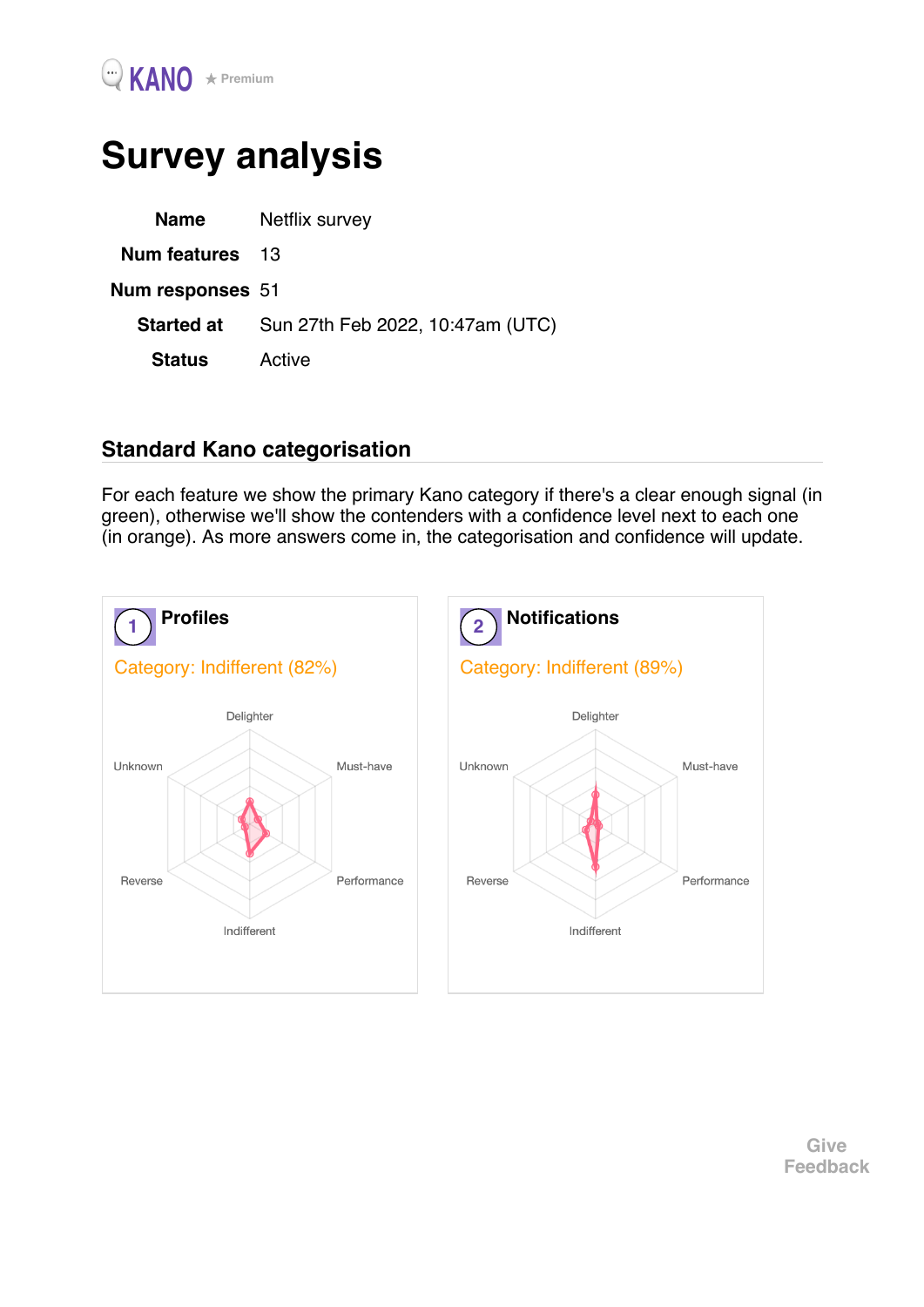

Give Feedback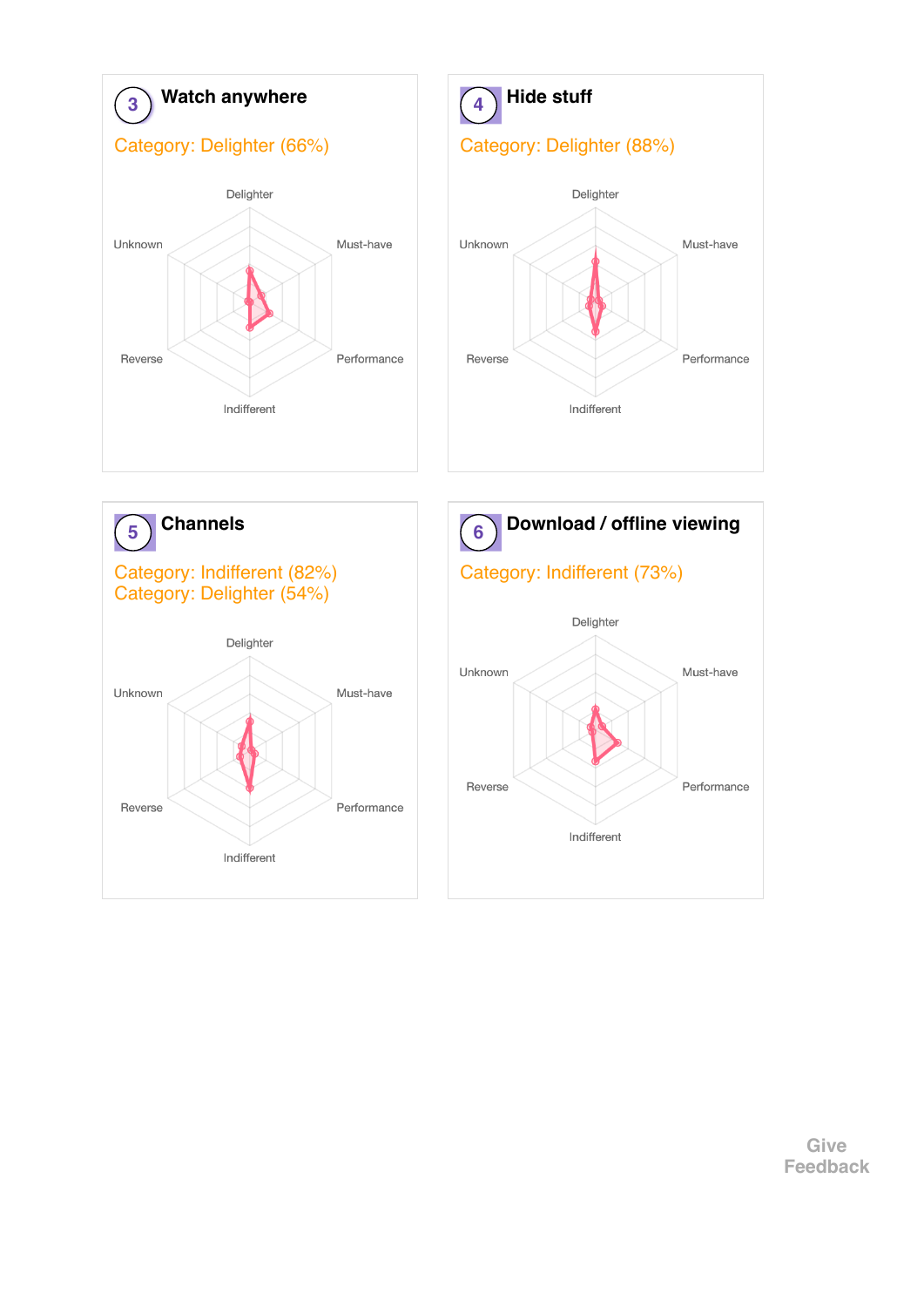

Give Feedback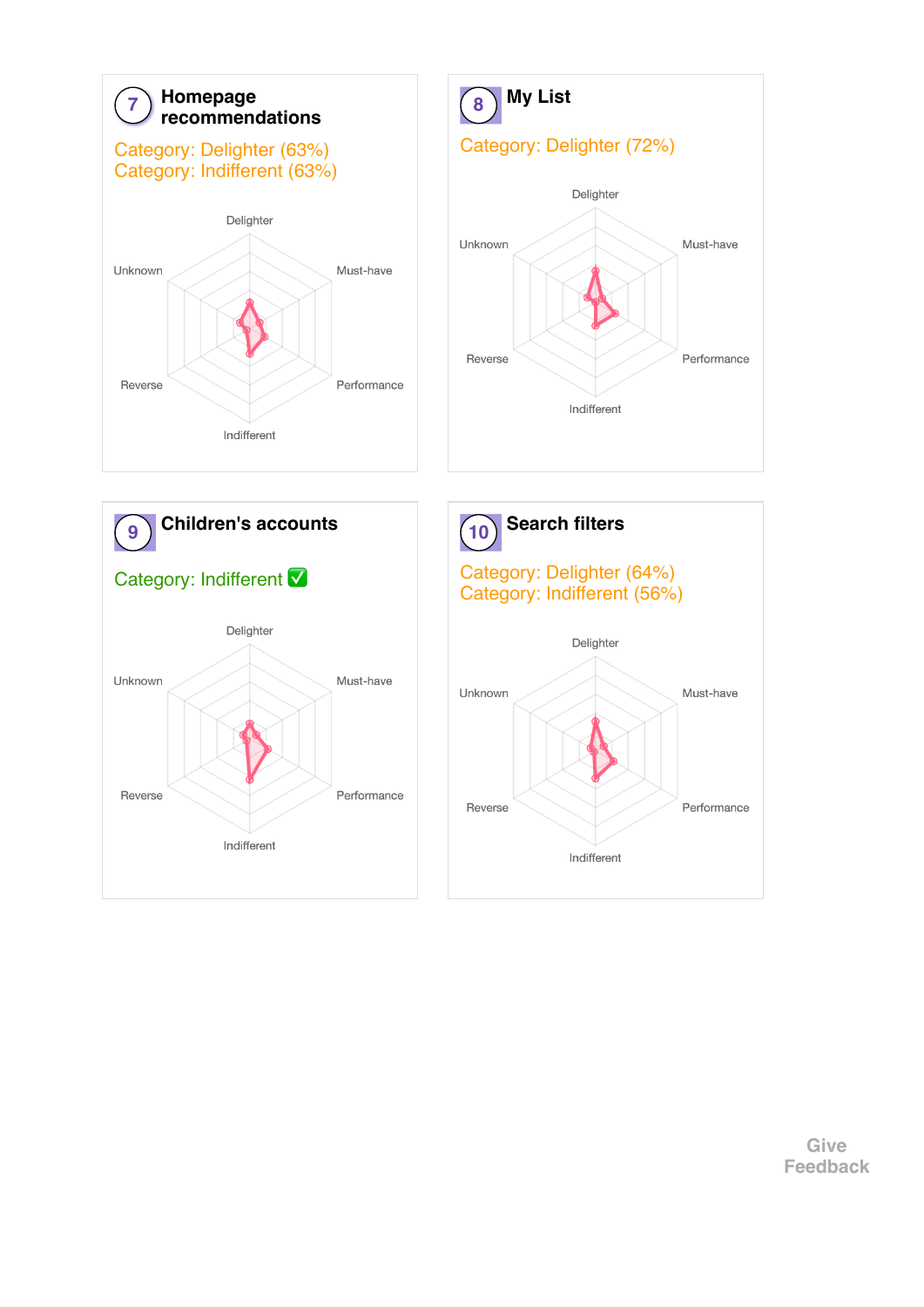



## Continuous matrix analysis

This analysis plots the features on a grid to show the sensitivity within the categorisation. You may get slightly different answers - the categorisation approach is lossy (everything is reduced down to a single category), whereas this is more sensitive and allows for the strength of each expression (eg. tolerate vs dislike vs expect).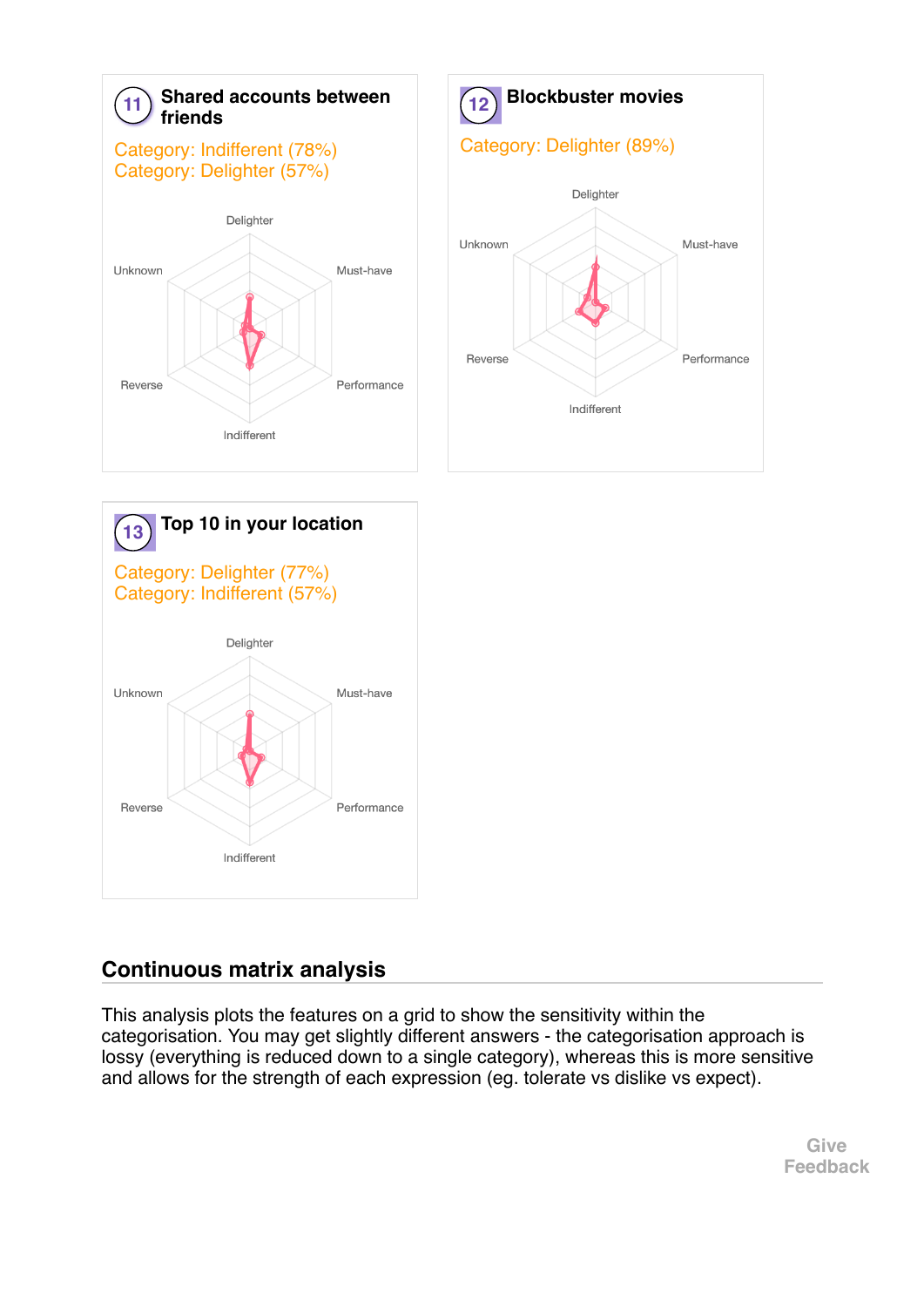

Negative

**Delighter Performance** Must have Indifferent Unknown Reverse

1

2

Profiles: Create individual profiles for yourself and your family - with customisable pictures so you can express yourself! - so that your watch list, favourites and recommendations are separate and personalised to your tastes.

Notifications: Sometimes there's a particular show or movie that's not yet on Netflix and you're waiting for it. This new feature would let you list them on Netflix and then get an email or app notification when they're added to the site so you can watch them straight away. Give Feedback

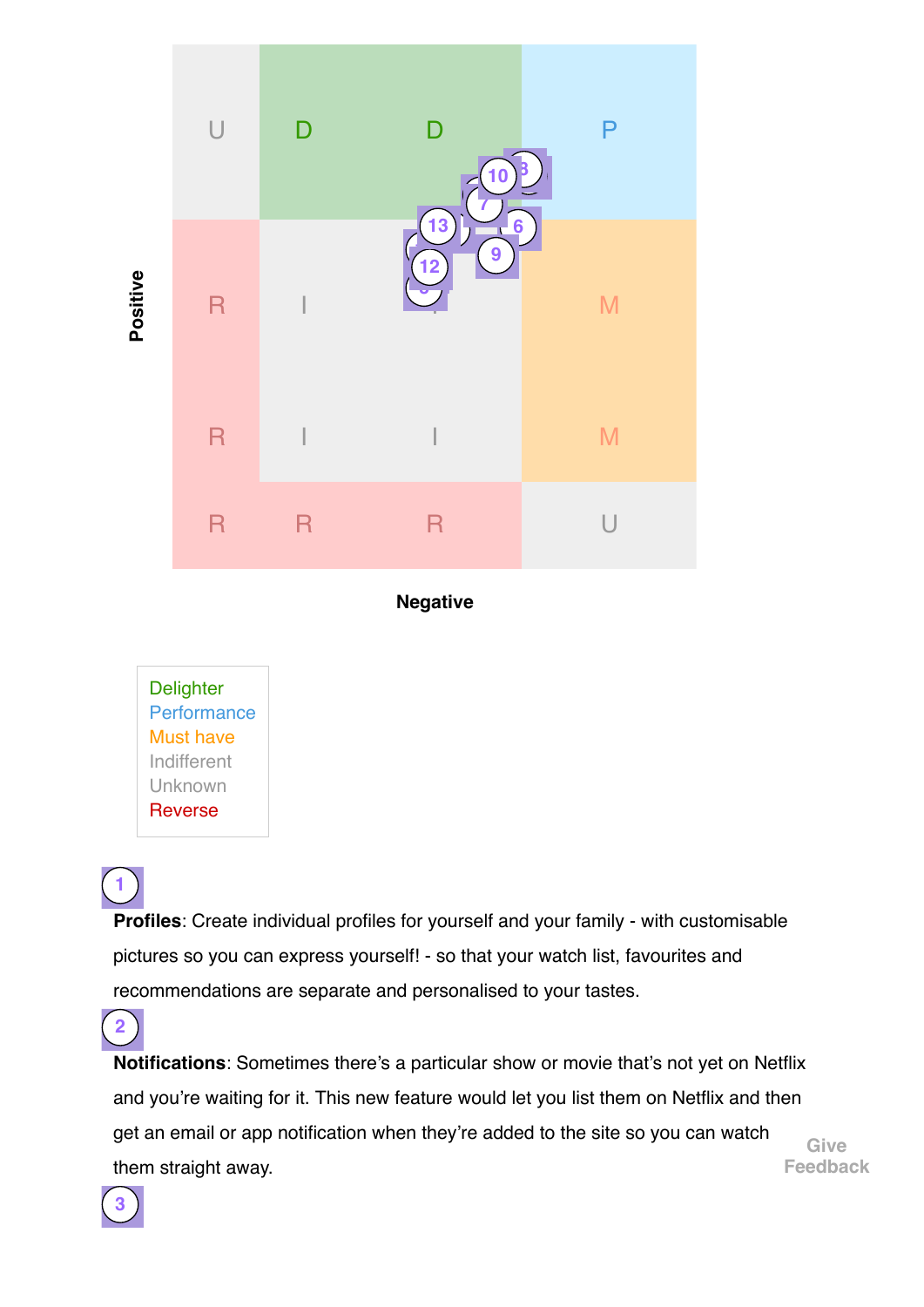Watch anywhere: Access Netflix on any of your devices - laptop, computer, phone, TV, games console, tablet, TV stick etc, so that you can always watch your favourite shows and movies whatever your situation.

Hide stuff: This new feature would let you hide any movies or series that you definitely don't want to watch, so that they don't keep appearing in recommendations. This would mean that instead you'd see new items that you haven't seen before so you're more likely to find something you like.

4

5

6

7

8

9

10

Channels: Netflix has a huge catalog and it can be hard to know that something is good without investing the time to watch it. A new channel feature would allow experts and celebrities to curate a playlist of shows and movies that they would recommend the most. You can trust their judgement and follow their playlist and be sure you're going to see great stuff.

Download / offline viewing: Save shows and movies onto your device so you can watch them later when you don't have an internet connection - for example on a train or airplane, or out in the countryside, or even on holiday.

Homepage recommendations: Help you find the most relevant content for you by recommending the best shows and movies within categories, based on what you've watched in the past. Provide lots of recommendations so you can explore the full catalog and easily find something to watch.

My List: Bookmark your favourite shows so that later on when you're ready to watch them you can quickly find them again in a special area of the site.

Children's accounts: To protect your children from seeing content that's not suitable for their age, you can set up "Child" profiles that come with extra parental controls so you can configure what content they have access to.

**Search filters**: A new feature to enhance how you search the catalog - after you  $\mathbf{r}_i$ done a search you could narrow down the results with a range of different filters Give Feedback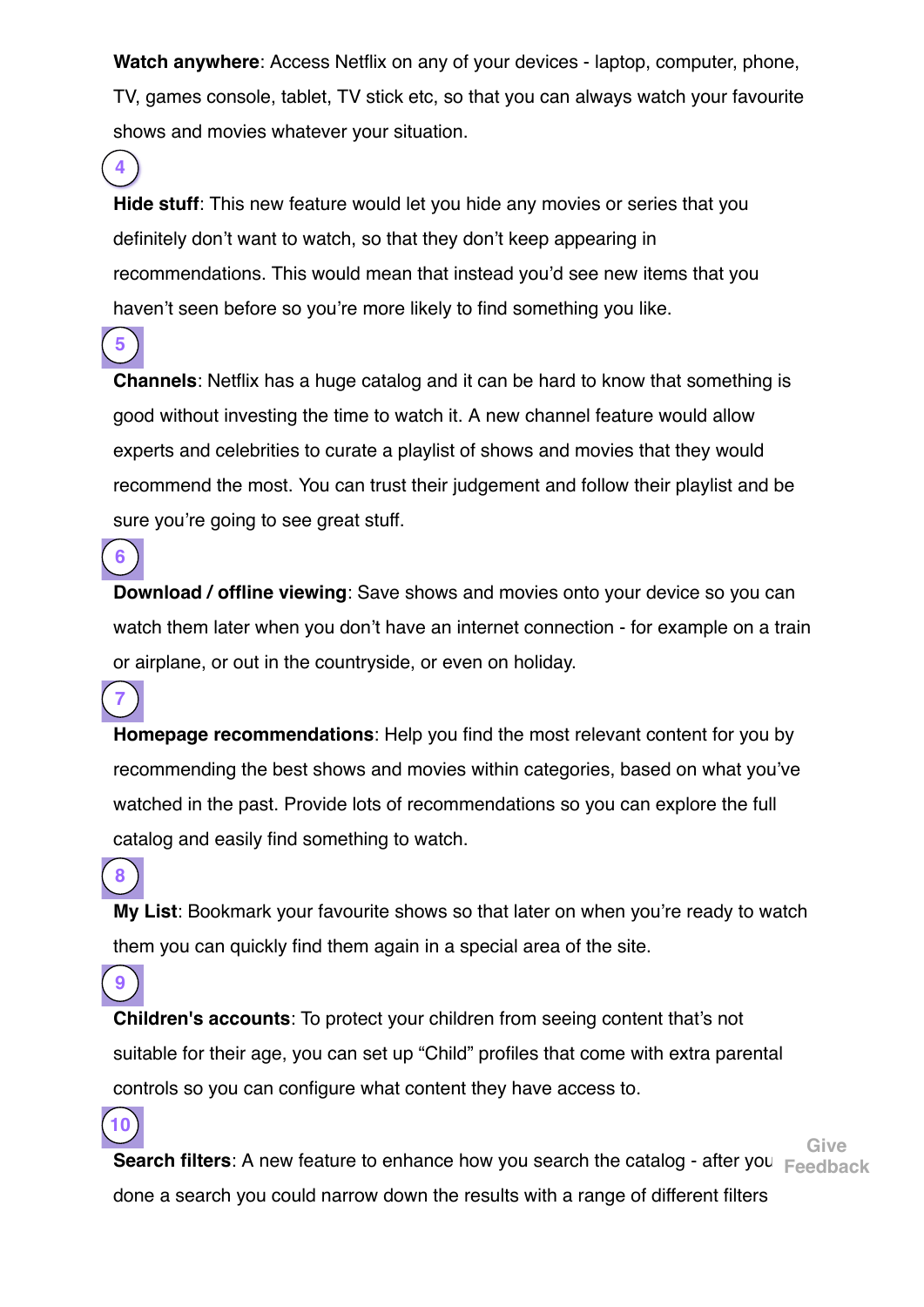such as the year of release, run length, age rating (U, PG, 12, 15 etc), genre or even cast members.

Shared accounts between friends: This new feature would let you share an account with people outside your household to spread the cost of a subscription. Everyone would still have separate profiles and logins, and the bill would be split evenly between you.

Blockbuster movies: This new feature would give you access to blockbuster movies for a small extra cost, so if you don't want to go to the movie theatre to watch something you can check it out in the comfort of your own home, without having to wait 6 months for it to get released to streaming services.

Top 10 in your location: See what movies and series are currently popular in your location, based on what other people are watching the most right now, so that you can stay on top of current trends and keep up with your friends and watch the same things.

## Customer satisfaction coefficients

11

12

13

This chart condenses the information about each feature down to a single measure of how customer satisfaction could change. Red / negative numbers show the dissatisfaction if the feature was absent, green / positive numbers show satisfaction if it was present.